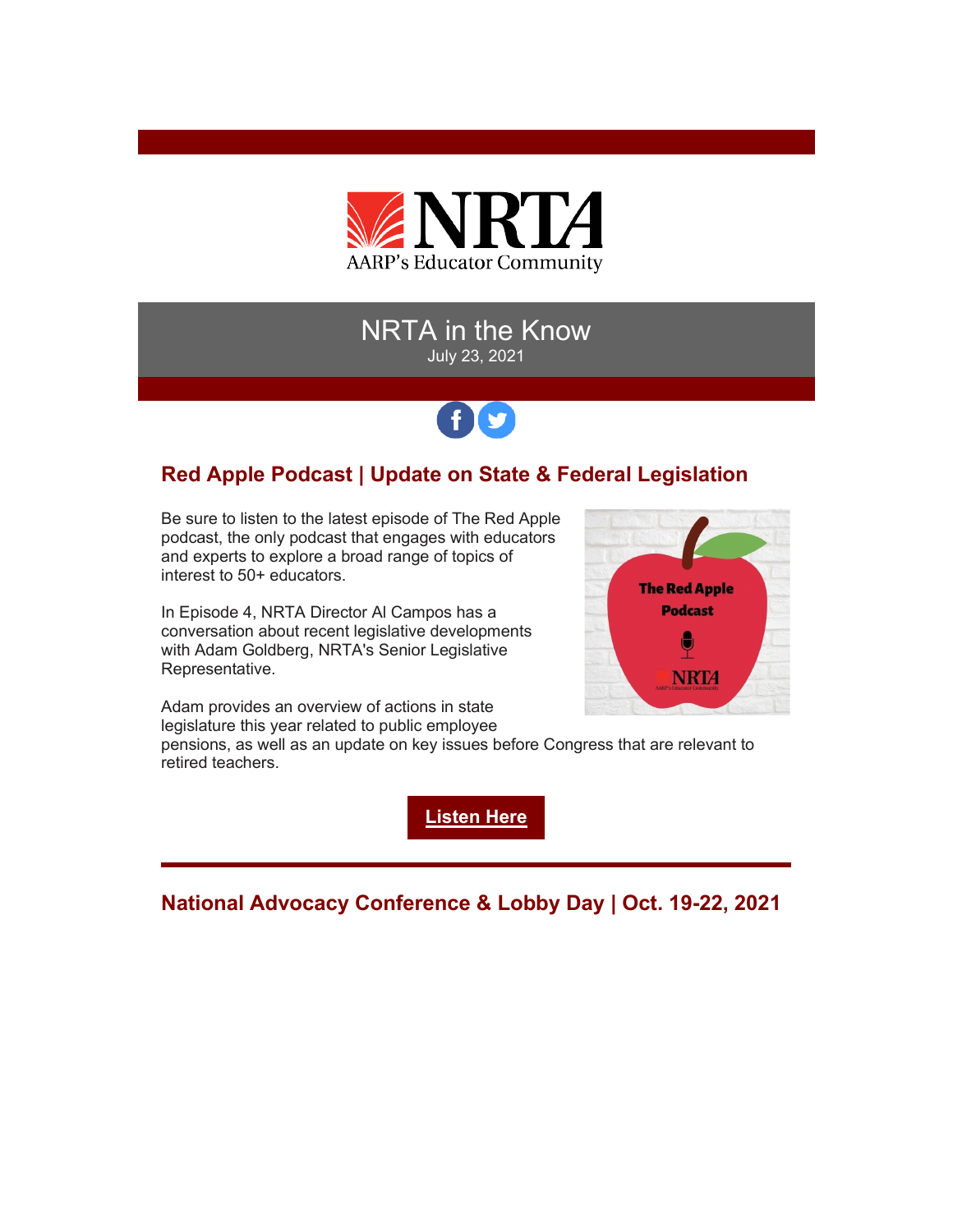Retired Educator Association (REA) leaders and legislative contacts are invited to attend the upcoming National Advocacy Conference and Lobby Day that will be held virtually from October 19 to 22, 2021.

This conference is an opportunity to collaborate with fellow REA leaders across the nation, AARP national and state office teams, policy experts, and your federal lawmakers.



You can register online [here.](https://r20.rs6.net/tn.jsp?f=001j9fJ0zmY4CTJkes9bCgyjxjzjD5vZE7B3g1VuXJUBVi9VZ7I-o_uHFuR8HwmO_9pJe_-Oq89d13ZVM7hiVA1IT_WmrKpsO5KAC-DoIBHwN1puSfVNnME17GZxc39WLdwfA1db3vCqtpPzec5iXxoP7OpNW-XVaeldYC8sklF6_0XVA_E6kXh_2dhcCPUPEmi_MCkuuY_C8mTZe31hL-5jepOHHvYYfrr7Pijgx7i6vgUba9yCGs11HYIlhib7_ZGItG7suU390p-G4QQQBqzmByijDKqt7Nd&c=yUMDRiQKODeAP_GQH5qAVeDNoZAjXS_-UXOzTj7wF_KqqW-5Xnbe6Q==&ch=-6MWAGqQDVfrbuG2en7Q8Wuzdfnx8lT7FDC1WkwkhbyO0p1GYIe3CA==) Registrations must be completed by **Wednesday, September 15, 2021**.

If you have questions or need assistance, contact [Adam Goldberg](mailto:AGoldberg@aarp.org) at 202.434.3917 or [AGoldberg@aarp.org.](mailto:AGoldberg@aarp.org)

We look forward to engaging with you at this virtual event!

### **COVID-19 | The Latest Information**

As COVID-19 remains a concern in the U.S. and around the globe, we are committed to ensuring retired educators continue to have the last information.

We hope you will read and share this latest information from AARP:

> • *What You Need to Know About the Coronavirus* is available [here](https://r20.rs6.net/tn.jsp?f=001j9fJ0zmY4CTJkes9bCgyjxjzjD5vZE7B3g1VuXJUBVi9VZ7I-o_uHFuR8HwmO_9pyr5SXlaVAcsVptqPayRXAzNRqE_GT9mYXej9NZCtF6XOeX9bKy-H74B6wSIDKl6ueU38LnHQCskPkD9jt_dzNeMZSph3yjcx2WklbFcZBrbxmT0obeGDpyS2ekI0JMwPyBHfeKG5oooFFAMQHu6H_Hh4uEUQG4qGkwvneoibrvzUcgN1NLeFN7KiTzs-q9ftUFuQEuWFftCXnULTbTkK7BH9gm7L0q86&c=yUMDRiQKODeAP_GQH5qAVeDNoZAjXS_-UXOzTj7wF_KqqW-5Xnbe6Q==&ch=-6MWAGqQDVfrbuG2en7Q8Wuzdfnx8lT7FDC1WkwkhbyO0p1GYIe3CA==)*.*



- *7 Things to Know About the Delta Variant* is available [here.](https://r20.rs6.net/tn.jsp?f=001j9fJ0zmY4CTJkes9bCgyjxjzjD5vZE7B3g1VuXJUBVi9VZ7I-o_uHFuR8HwmO_9pnhEF5KlWH6D0lUiB8B4orWSvN_Vi3ALjAjHkiJ3z00qr9HoKe_0gtg7owQsNsOtnBkgVpL_WU2IxSlygpbEkww2udgYcg3zo7q_gQ0kaaAXR4Kh9ECEebgX_zBYpj2lhA5Qp3PF6MCvu9hTnsP9AcQyHPXKaHmRxMnPhIYvZ_i-G6UQ4L5anpQ==&c=yUMDRiQKODeAP_GQH5qAVeDNoZAjXS_-UXOzTj7wF_KqqW-5Xnbe6Q==&ch=-6MWAGqQDVfrbuG2en7Q8Wuzdfnx8lT7FDC1WkwkhbyO0p1GYIe3CA==)
- *Should You Keep Wearing a Face Mask if You're Fully Vaccinated* is available [here.](https://r20.rs6.net/tn.jsp?f=001j9fJ0zmY4CTJkes9bCgyjxjzjD5vZE7B3g1VuXJUBVi9VZ7I-o_uHFuR8HwmO_9pDJ8q6kmclFFTXTlIr2n_9w6TcQ6_cRAOSwT3_9JjPb3fOVRZXWH-2hv3ByaOl6AEVYVgLn93L4se6jwX3NnJvfX6eTVG7d_0cMxd9cQjgbXjCFeHSu-qgIn12y64iMXIz-YsQ61KhB_vaYA6fK5qlRQPszH3T8roWmDzKbF9iOM=&c=yUMDRiQKODeAP_GQH5qAVeDNoZAjXS_-UXOzTj7wF_KqqW-5Xnbe6Q==&ch=-6MWAGqQDVfrbuG2en7Q8Wuzdfnx8lT7FDC1WkwkhbyO0p1GYIe3CA==)
- **What Full FDA Approval of the COVID-19 Vaccine Will Mean is available** [here.](https://r20.rs6.net/tn.jsp?f=001j9fJ0zmY4CTJkes9bCgyjxjzjD5vZE7B3g1VuXJUBVi9VZ7I-o_uHFuR8HwmO_9p5RZmFqUD5vRQRtGHnQyMn6hs_DPFtkmiLm7V9hzM8lqVC2kpJ6EOG8RBGKMPcc_-M7_N507QCxEf-mwluw25gDSFNkRF7VpY304N6A8qxslL74XzerxaTasYYovoMIrtivHv2SO0MAWv8O9pXoyyLjMAAvLIlXlcKdapxGgRJFAgdOsJeWdQCA==&c=yUMDRiQKODeAP_GQH5qAVeDNoZAjXS_-UXOzTj7wF_KqqW-5Xnbe6Q==&ch=-6MWAGqQDVfrbuG2en7Q8Wuzdfnx8lT7FDC1WkwkhbyO0p1GYIe3CA==)
- *5 Health Conditions That Can Compromise COVID-19 Vaccine Immunity* is available [here.](https://r20.rs6.net/tn.jsp?f=001j9fJ0zmY4CTJkes9bCgyjxjzjD5vZE7B3g1VuXJUBVi9VZ7I-o_uHFuR8HwmO_9podi15ue82n6eFGdypAOVKR_k6UX8cePJou6UWVt7m_kpi6PQlM5-3ydT4gN76ZyfNNUpLZV-8921lMj4tWQ1CXver4lO9G4HvR7LYz8uOgK3TUKyLz3O7vUuUo-bC5XZBHLsJsYq_iP2ZvSVPFSaklUbon22Abj_V9uoqRmiTj3l-aByGlMLdCIUKF9KAUgv&c=yUMDRiQKODeAP_GQH5qAVeDNoZAjXS_-UXOzTj7wF_KqqW-5Xnbe6Q==&ch=-6MWAGqQDVfrbuG2en7Q8Wuzdfnx8lT7FDC1WkwkhbyO0p1GYIe3CA==)

Additional COVID-19 information and resources are available at [https://www.aarp.org/coronavirus/.](https://r20.rs6.net/tn.jsp?f=001j9fJ0zmY4CTJkes9bCgyjxjzjD5vZE7B3g1VuXJUBVi9VZ7I-o_uHKzOZnweLdu-lWumJ7UAKt_r7ldPeriBvJXpVTUZEFzNtLg7V2pSZPZa9XIDg56WTundTZgl7Qgwa9SJuAQpChQUKu4qq9Qxkhdc3_QV_Yds&c=yUMDRiQKODeAP_GQH5qAVeDNoZAjXS_-UXOzTj7wF_KqqW-5Xnbe6Q==&ch=-6MWAGqQDVfrbuG2en7Q8Wuzdfnx8lT7FDC1WkwkhbyO0p1GYIe3CA==)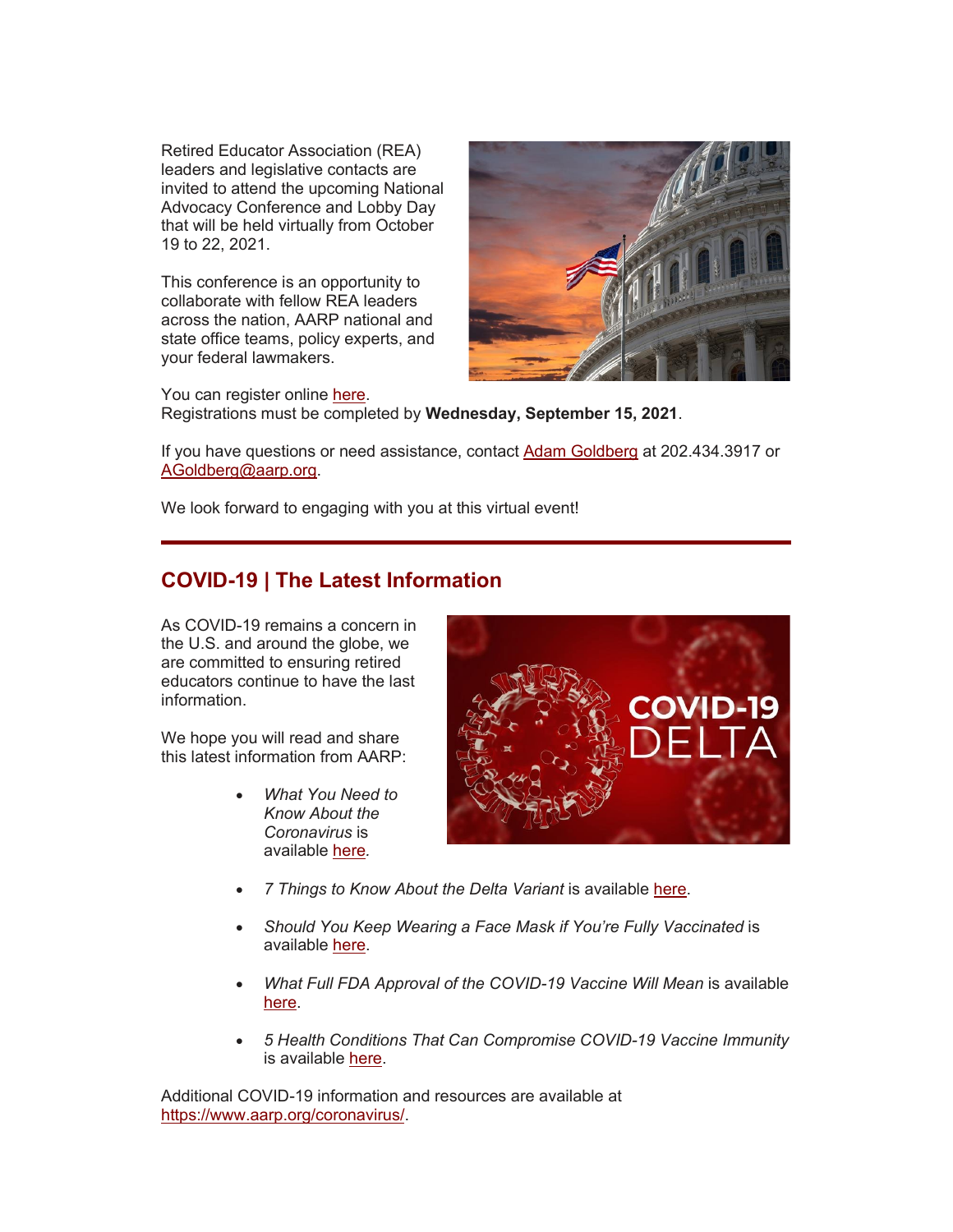#### **NEW Research Examines Impact of COVID-19 on State & Local Workers**

As COVID-19 vaccinations continue across the U.S., the morale of state and local government employees like teachers is on the rise.

But despite improved job sentiment, 31% of the state and local workforce indicates that working during the pandemic has made them consider changing jobs. Among those considering changing jobs, 25% say they would like to leave the government sector entirely.

These findings are contained in a new research report, [2021 Updated Survey Results:](https://r20.rs6.net/tn.jsp?f=001j9fJ0zmY4CTJkes9bCgyjxjzjD5vZE7B3g1VuXJUBVi9VZ7I-o_uHFuR8HwmO_9pG5wZLBc1GNzjTPGnTli4xHtTnbzCEcftriAxBBkfPXTYK1a-lql2QGBPJJHvMpd967cleyGE9imjtUNKNbdGr8v0HeBTleF6FG5YiXtaWYkkkfK5FNutcxhOUZR2xMFPYd_pE9j-30e50pKGOfluEBz7r6faez8g1Sd7q_zQtwrviER8gopTrnRJsZAJk0b0&c=yUMDRiQKODeAP_GQH5qAVeDNoZAjXS_-UXOzTj7wF_KqqW-5Xnbe6Q==&ch=-6MWAGqQDVfrbuG2en7Q8Wuzdfnx8lT7FDC1WkwkhbyO0p1GYIe3CA==) [Public Sector Employee Views on Finances and](https://r20.rs6.net/tn.jsp?f=001j9fJ0zmY4CTJkes9bCgyjxjzjD5vZE7B3g1VuXJUBVi9VZ7I-o_uHFuR8HwmO_9pG5wZLBc1GNzjTPGnTli4xHtTnbzCEcftriAxBBkfPXTYK1a-lql2QGBPJJHvMpd967cleyGE9imjtUNKNbdGr8v0HeBTleF6FG5YiXtaWYkkkfK5FNutcxhOUZR2xMFPYd_pE9j-30e50pKGOfluEBz7r6faez8g1Sd7q_zQtwrviER8gopTrnRJsZAJk0b0&c=yUMDRiQKODeAP_GQH5qAVeDNoZAjXS_-UXOzTj7wF_KqqW-5Xnbe6Q==&ch=-6MWAGqQDVfrbuG2en7Q8Wuzdfnx8lT7FDC1WkwkhbyO0p1GYIe3CA==)  [Employment Outlook Due to COVID-19,](https://r20.rs6.net/tn.jsp?f=001j9fJ0zmY4CTJkes9bCgyjxjzjD5vZE7B3g1VuXJUBVi9VZ7I-o_uHFuR8HwmO_9pG5wZLBc1GNzjTPGnTli4xHtTnbzCEcftriAxBBkfPXTYK1a-lql2QGBPJJHvMpd967cleyGE9imjtUNKNbdGr8v0HeBTleF6FG5YiXtaWYkkkfK5FNutcxhOUZR2xMFPYd_pE9j-30e50pKGOfluEBz7r6faez8g1Sd7q_zQtwrviER8gopTrnRJsZAJk0b0&c=yUMDRiQKODeAP_GQH5qAVeDNoZAjXS_-UXOzTj7wF_KqqW-5Xnbe6Q==&ch=-6MWAGqQDVfrbuG2en7Q8Wuzdfnx8lT7FDC1WkwkhbyO0p1GYIe3CA==) from [MissionSquare Research Institute](https://r20.rs6.net/tn.jsp?f=001j9fJ0zmY4CTJkes9bCgyjxjzjD5vZE7B3g1VuXJUBVi9VZ7I-o_uHI0dv1QzLSAH79jSbQOI4L1Iwo1yloXIBW3kI2wSKzzo0W3mja5Iyj6TwvMggBUpHhFoB7t7P-HBDsbk7X1hhRg=&c=yUMDRiQKODeAP_GQH5qAVeDNoZAjXS_-UXOzTj7wF_KqqW-5Xnbe6Q==&ch=-6MWAGqQDVfrbuG2en7Q8Wuzdfnx8lT7FDC1WkwkhbyO0p1GYIe3CA==) (formerly the Center for State and Local Government Excellence at ICMA-RC).



"This latest COVID impact survey has both encouraging and worrisome findings," said [Rivka Liss-Levinson,](https://r20.rs6.net/tn.jsp?f=001j9fJ0zmY4CTJkes9bCgyjxjzjD5vZE7B3g1VuXJUBVi9VZ7I-o_uHFuR8HwmO_9pNQeWfOheM_ul0bUTJtQQM88OFuJumGUjjmu7uVs1ZNYXt61YA1Zp2A7fEfOamI9dQc8HbqAcMflDd90odCcpmLlRF0uXMYlpfxWcobwNG8FwpC_SBRElaw==&c=yUMDRiQKODeAP_GQH5qAVeDNoZAjXS_-UXOzTj7wF_KqqW-5Xnbe6Q==&ch=-6MWAGqQDVfrbuG2en7Q8Wuzdfnx8lT7FDC1WkwkhbyO0p1GYIe3CA==) Ph.D., report author and Senior Research Manager at MissionSquare Research Institute. "While the widespread availability of vaccines is putting less pressure on the state and local workforce, the long-term workforce impacts of the pandemic could be problematic given that many workers are considering exiting their job or the public sector. The data suggest that the pandemic has only exacerbated the chronic challenge of recruiting and retaining employees who deliver essential public services."

The research also finds:

- Forty-one percent of state and local government employees say they and their families have been negatively impacted financially by the COVID-19 pandemic.
- Eighty-one percent of respondents are concerned about keeping their family safe from contracting COVID-19.
- The top three ways respondents say employers could make their organization a better place to work are by issuing bonuses or raises (21%), allowing work from home/remote work and flexible hours (20%) and promoting safety by following public health guidelines and providing/enforcing the use of personal protective equipment (17%).
- Seventy percent of state and local government workers are fully vaccinated, and another 6% are partially vaccinated.

A webinar is scheduled for Thursday, July 29, 2021, at 2 p.m. ET to review the findings